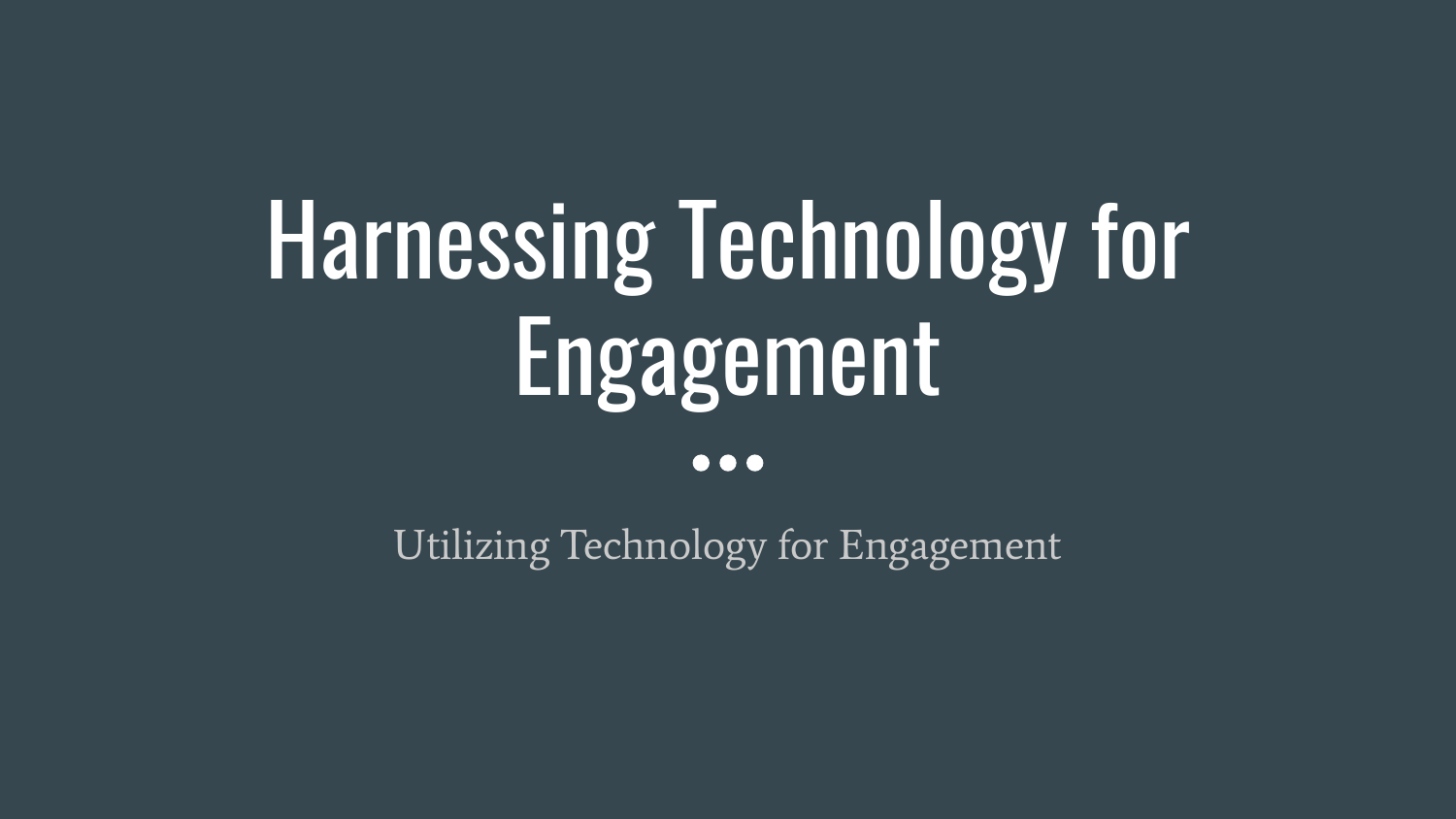# What are the best aspects of all of these pieces of technology? Which are most important? How should we prioritize them?

- Each class is different
- Reach out to family, friends and other teachers
- Utilize communication features-easiest combinations with what you already use
- Poll your students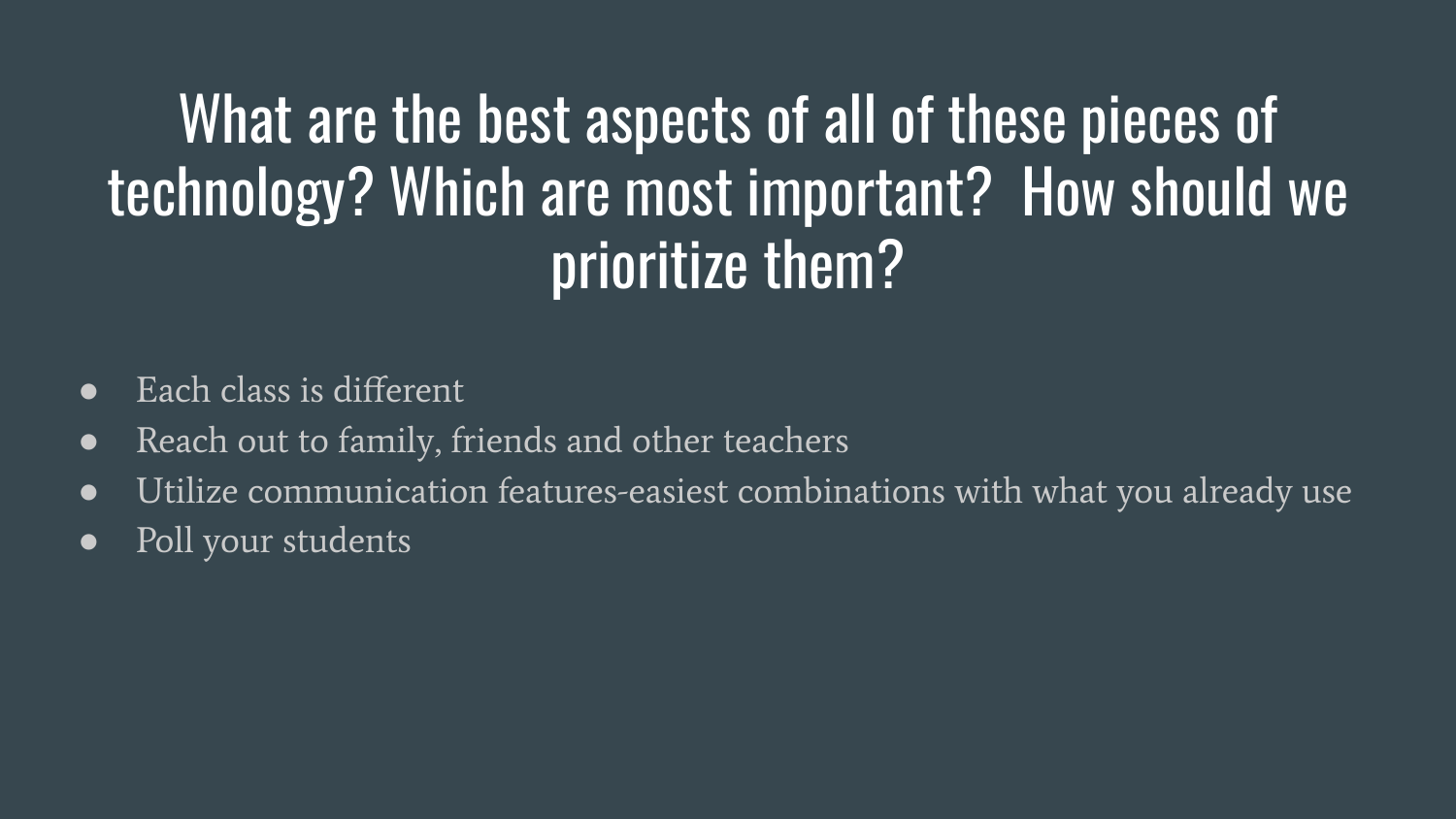# Research



#### Little honest people

What do you like about Google Classroom and what don't you like?

Audrey (10)

- I like that when you finish an assignment, it turn gray so that you know it is done.
- It is easy to get to. You can click on a link to assignment or Google Meets, etc.
- It is a little harder than doing things on paper because if your internet isn't really good, it can be hard to get to assignments.
- If you finish your assignment and simply forget to turn it in, it can be late. That wouldn't really happen in the classroom.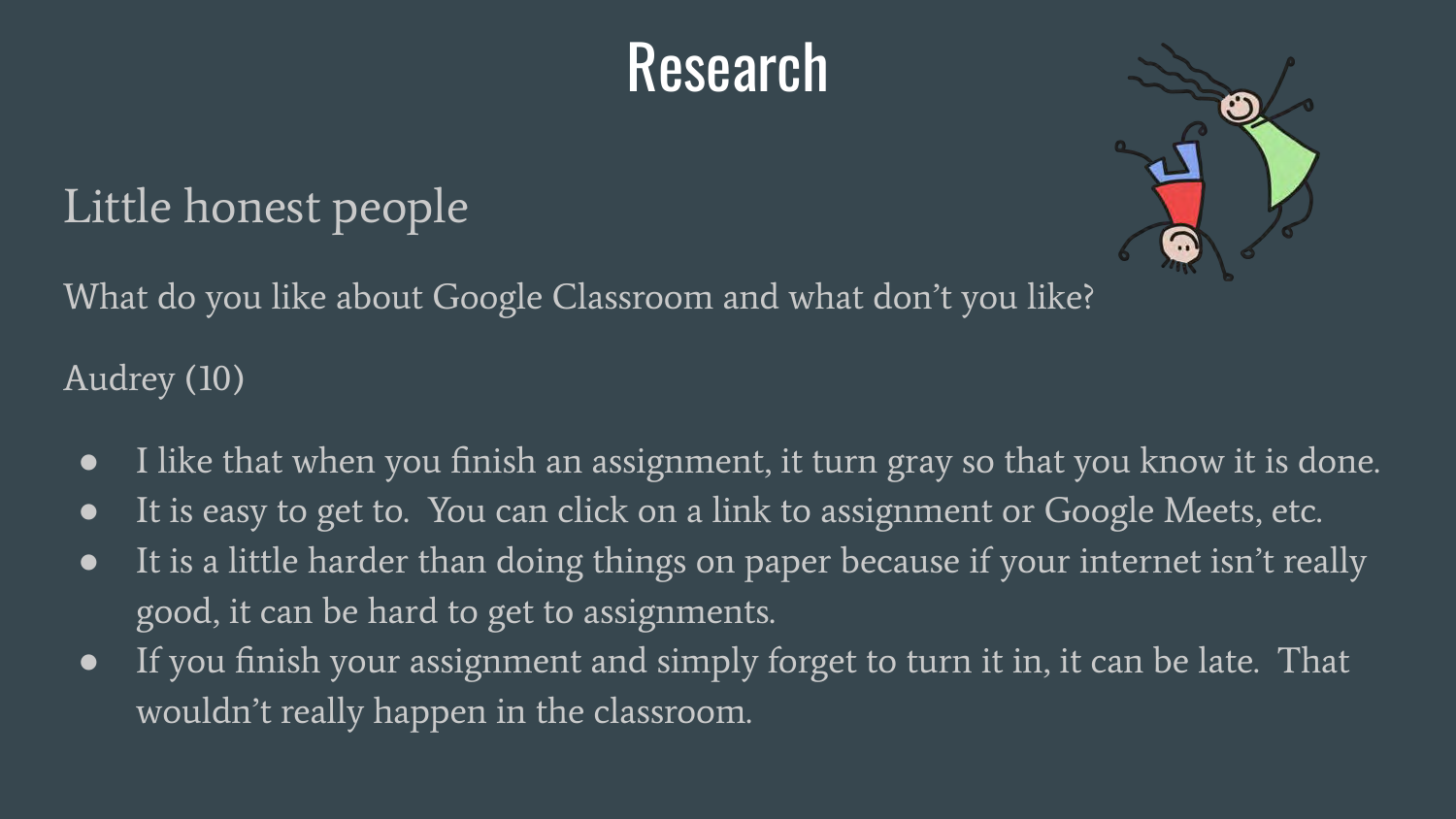## Research Continued

Audrey (10)

How about Zoom? (used for piano and church school)

- It is also easy to join
- It seems like Zoom has more features like reactions (thumbs up and such).

What other technology do you think helps you with virtual learning (besides computer:)?

- Google-slides, classroom, meet
- Flipgrid-It is good for music and art, because you can take pictures and videos.
- Seesaw-It is easy to use, because you can use textboxes and draw pictures.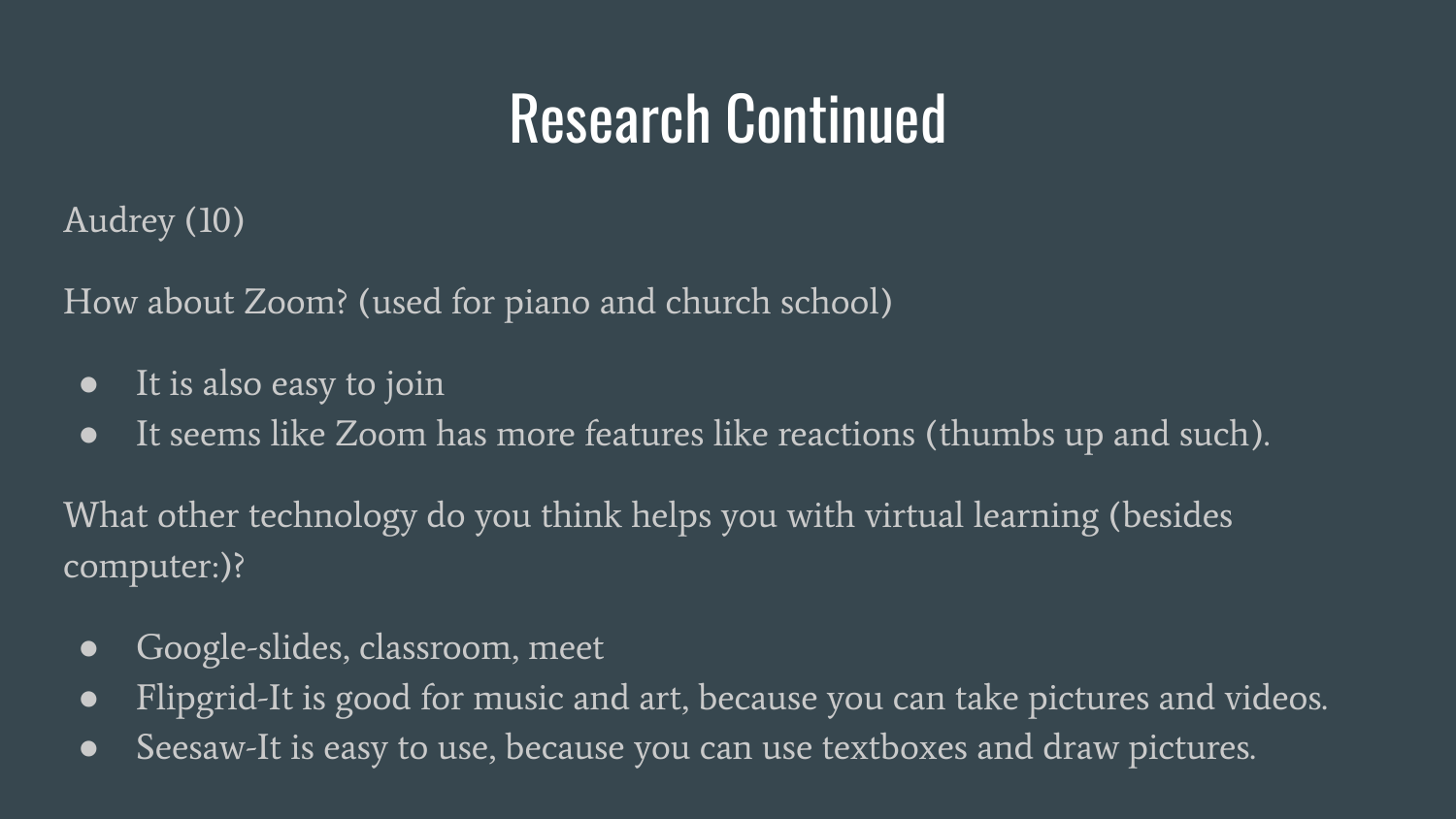### Research continued

Ella (14) and Grace (13)

What helps you learn the best during virtual learning?

- Through Edpuzzle and Google Docs, when we have to watch videos or the teacher and listen for certain information while we fill out notes.
- I get text messages from my teachers. The use Remind and I linked it to my number so it comes as a text.
- We both have the Gmail and the Google Classroom Apps on our phones, so reminders come there.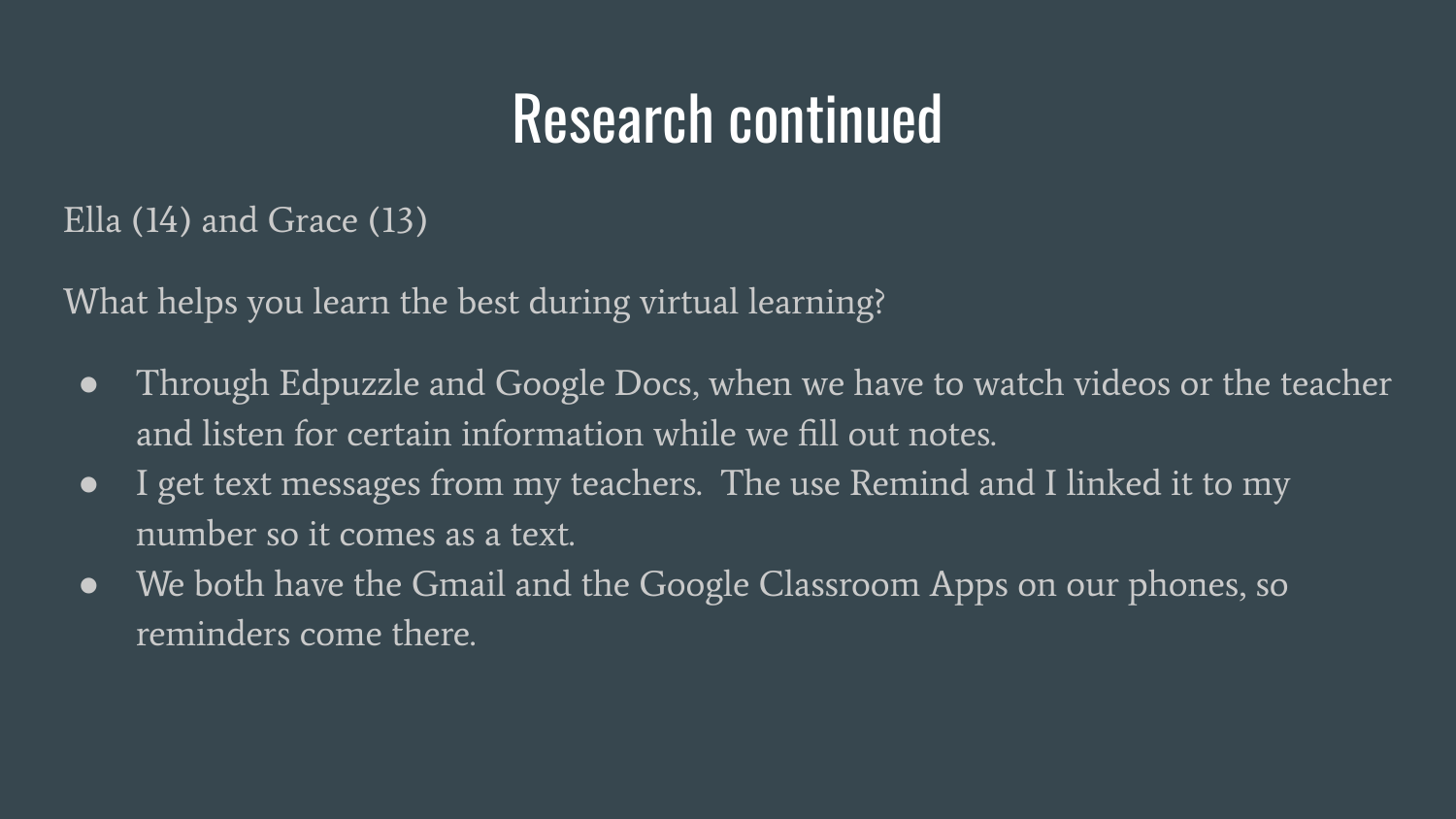# Research continued

**Teachers** 

What technologies have helped you engage students the best during virtual learning?

- Canvas, Blackboard (LMS)
- Zoom-breakout rooms, polling
- EdPuzzle
- ReadWorks
- Texting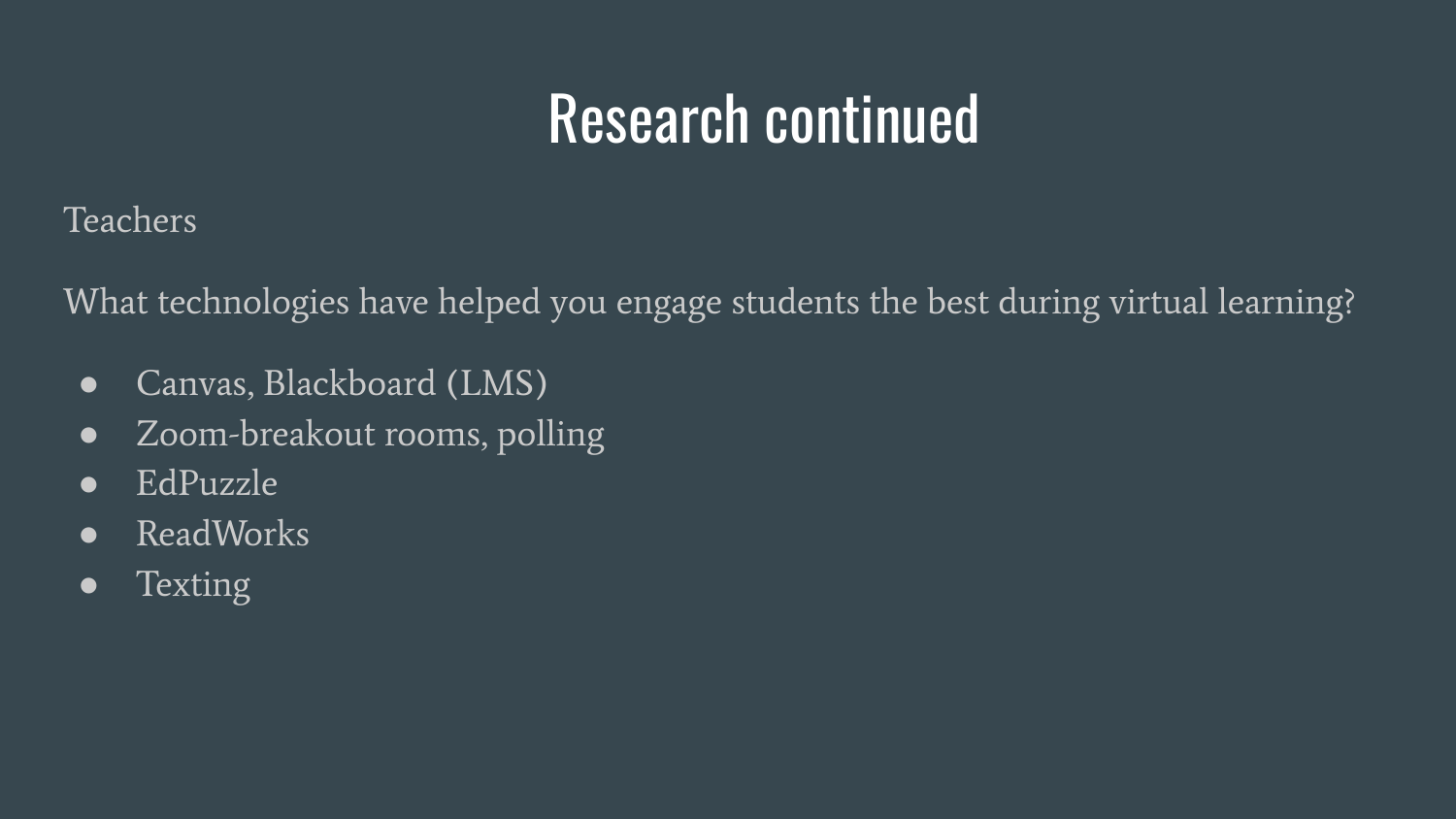# Where does your virtual class "live"?

- Share stories and formats
- ELA Class
- LMS
- If don't have an option, Weebly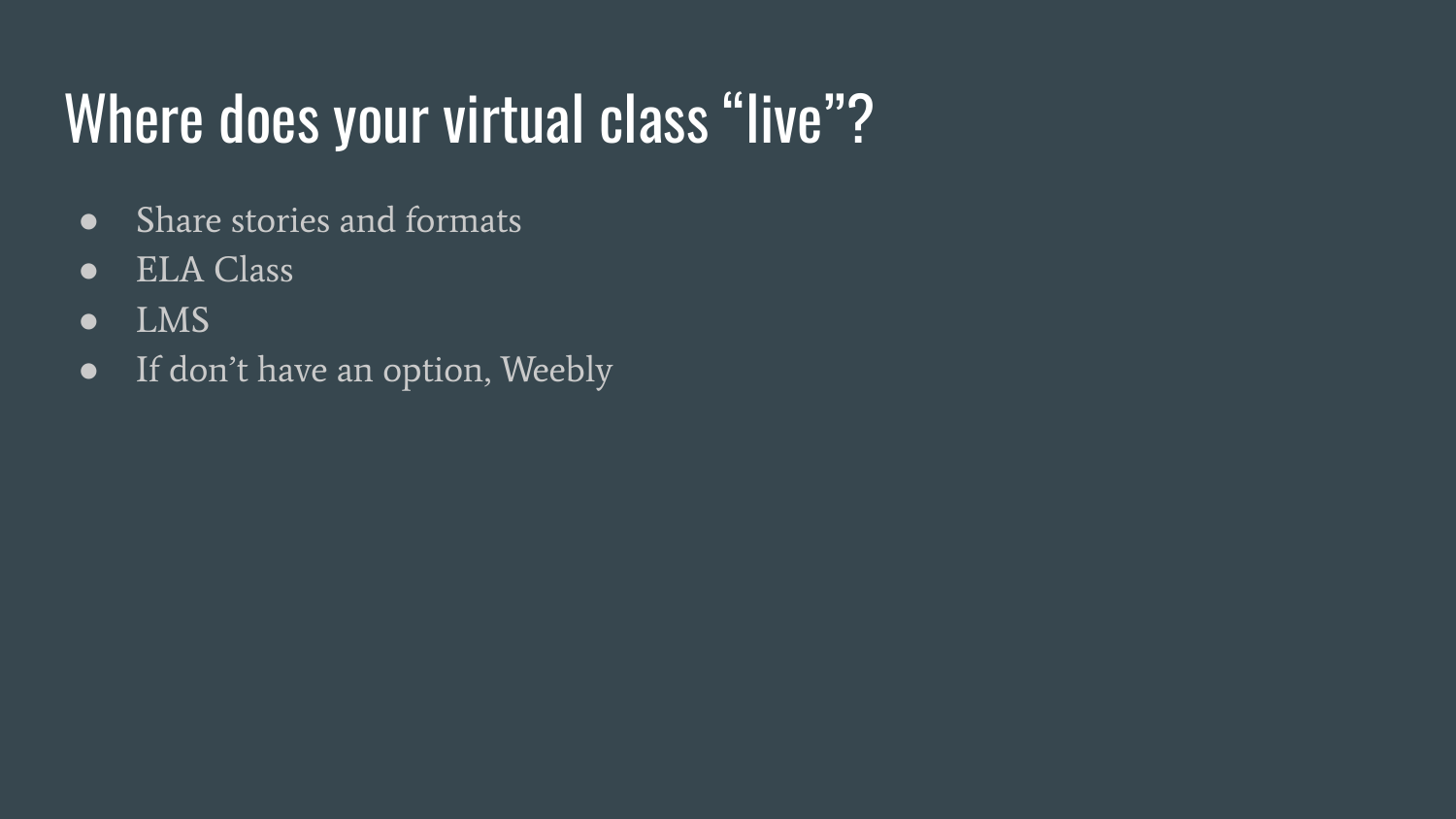# Trying New Things

● Flipgrid Journey

What else could we do with it?